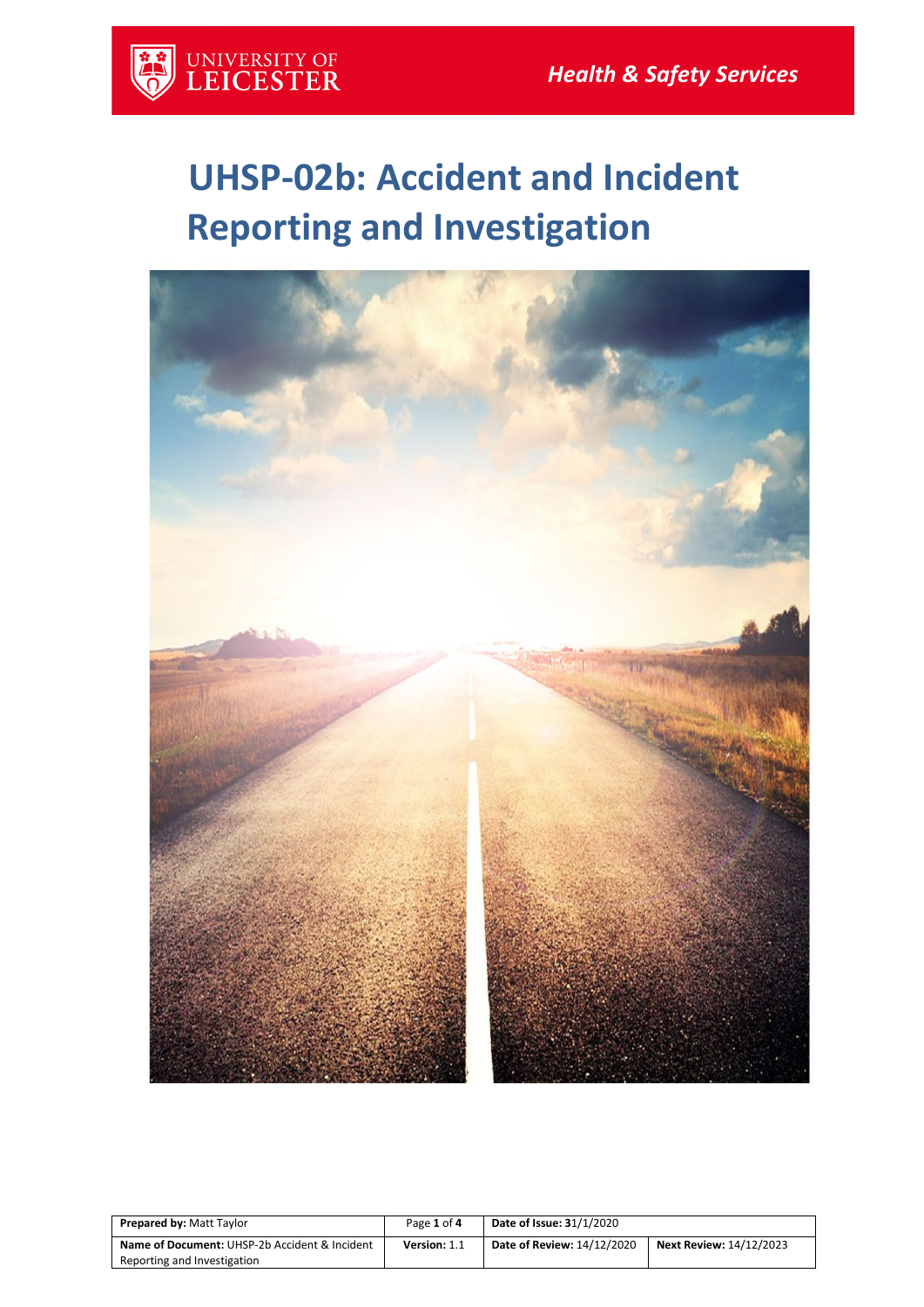

# **1. Objective**

The University will work to ensure it is aware of all accidents, incidents and near misses by implementing systems to report such events. To prevent reoccurrence of accidents, a robust system of investigation will be implemented.

By doing this, the University will comply with the requirements of:

- The Management of Health & Safety at Work Regulations 1999
- The Reporting of Injuries, Diseases and Dangerous Occurrences Regulations 2013 (RIDDOR)
- The Social Security (Claims and Payments) Regulations 1979

## **2. Scope**

This procedure covers all activities that take place on University premises and all activities organised or managed by the University that take place offsite.

# **3. Definitions**

**Accident:** An unplanned, uncontrolled event leading to personal injury. This will include acts of nonconsensual violence.

**Incident:** An unplanned event that does not result in personal injury. This may be property or equipment damage, ill health, near misses or a dangerous occurrence.

**Near miss:** An unplanned event which could easily have resulted in injury or property damage, e.g. tripping on a loose stair nosing but not falling.

**Dangerous occurrence:** A set of circumstances (rather than a specific event) that could potentially cause injury or ill health and meets the required criteria for reporting under RIDDOR.

## **4. Responsibilities**

### **Executive Board**

The University Executive Board will provide leadership to ensure that these procedures are followed, including the provision of adequate resources.

### **Health and Safety Services**

Health and Safety Services will provide guidance on implementation of this procedure, monitor compliance and ensure that this process is reviewed if there are significant changes or periodically. They will also:

- Investigate serious accidents and incidents
- Make reports to the HSE where required by the RIDDOR regulations
- Design and run accident/incident investigation training

| <b>Prepared by: Matt Taylor</b>               | Page 2 of 4  | <b>Date of Issue: 31/1/2020</b> |                                |
|-----------------------------------------------|--------------|---------------------------------|--------------------------------|
| Name of Document: UHSP-2b Accident & Incident | Version: 1.1 | Date of Review: 14/12/2020      | <b>Next Review: 14/12/2023</b> |
| Reporting and Investigation                   |              |                                 |                                |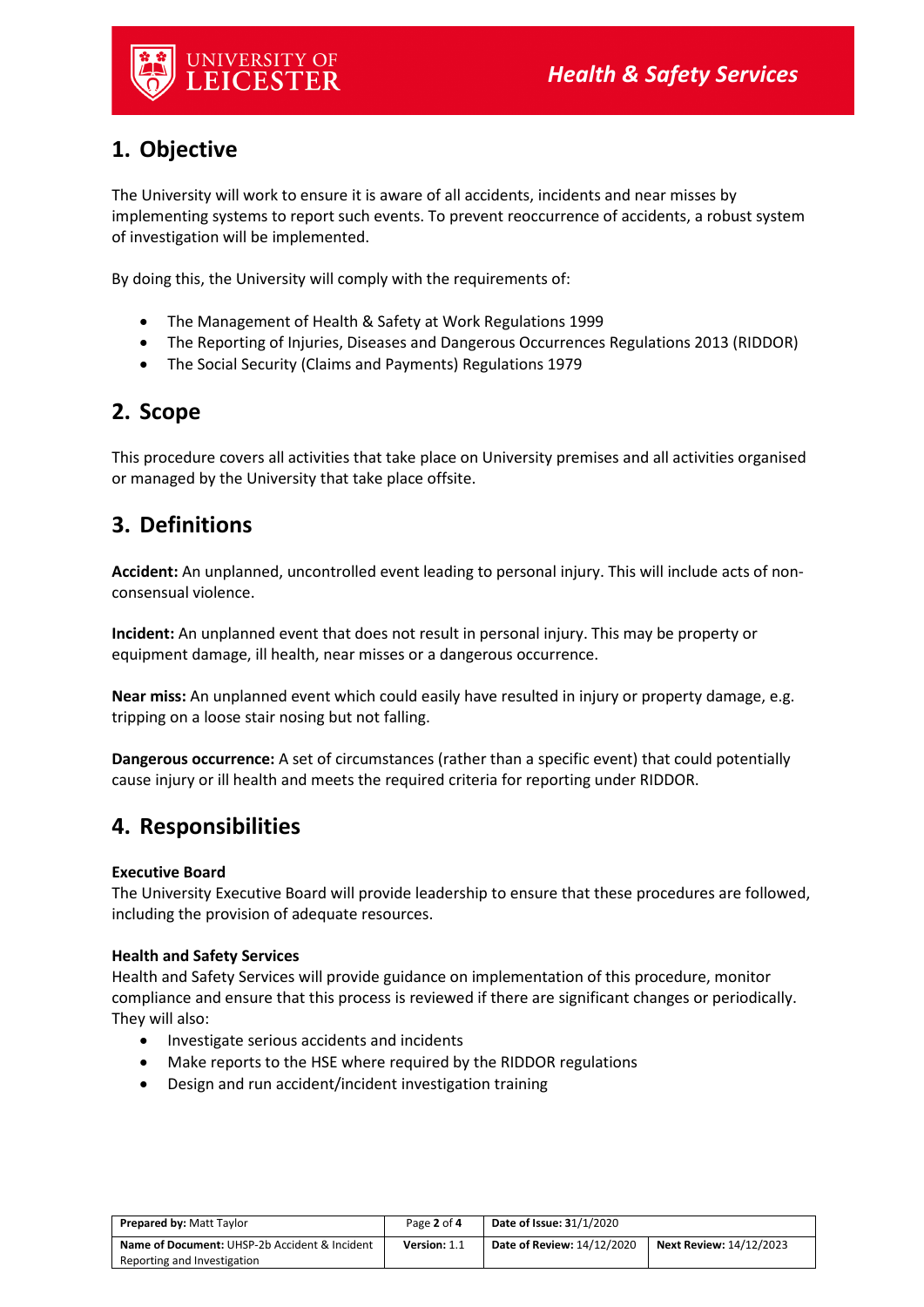#### **Heads of Schools, Departments or Corporate Service Divisions (Heads)** will:

- Ensure all their employees are made aware of this procedure and of the requirement to work in accordance with it
- Allow First Aiders, BSSs and DSOs in their area sufficient time to carry out their roles
- Ensure accidents and incidents in their area are reported using the University's accident and incident reporting system
- Ensure accidents and incidents are investigated where necessary
- Inform Health and Safety Services immediately if anyone in their area of control is taken to hospital or is absent for seven days following an injury sustained at work

#### **Employees**

All staff are required to cooperate in the implementation of these procedures, specifically:

• Report all accidents, incidents and near misses as soon as possible using the University's accident reporting system

# **5. Reporting & Investigation Procedure**

#### **Accident Reporting**

Any accident which requires first aid must be reported to the Health and Safety Services Office, using the online accident reporting form. The report will usually be made by the first aider, manager or DSO but can also be completed by the person who has had the accident (where circumstances permit).

An accident form should be completed as soon as possible following an accident and the completed form should be sent immediately to [safetyservices@le.ac.uk.](mailto:safetyservices@le.ac.uk)

#### **Accident Investigation**

To prevent reoccurrence, it is important to understand how an accident occurred. For many simple accidents, this will be obvious and require little follow up (although repeated incidents may suggest systematic flaws) but where the chain of events is more complex or the consequences were serious or potentially so, the accident and its surrounding circumstances should be investigated.

Primarily, investigation will be carried out by line managers but for more complex investigations, line managers can request Health and Safety Services involvement. Health and Safety Services will also investigate accidents without external prompting at their discretion.

#### **The Reporting of Injuries, Diseases and Dangerous Occurrences Regulations 2013 (RIDDOR)**

Certain accidents, incidents and near misses are required by the RIDDOR regulations to be reported to the HSE. Health and Safety Service will make the decision as to whether an accident or incident requires reporting.

A RIDDOR report will be made by Health and Safety Services when:

- The accident or incident relates directly to the University's work
- The accident results in an injury of a type which is reportable
- The incident is of a type which is reportable

Full details of the types of reportable accident, incidents and near misses which require reporting under RIDDOR are available on the HSE website. Examples include:

| <b>Prepared by: Matt Taylor</b>               | Page 3 of 4  | <b>Date of Issue: 31/1/2020</b> |                                |
|-----------------------------------------------|--------------|---------------------------------|--------------------------------|
| Name of Document: UHSP-2b Accident & Incident | Version: 1.1 | Date of Review: 14/12/2020      | <b>Next Review: 14/12/2023</b> |
| Reporting and Investigation                   |              |                                 |                                |